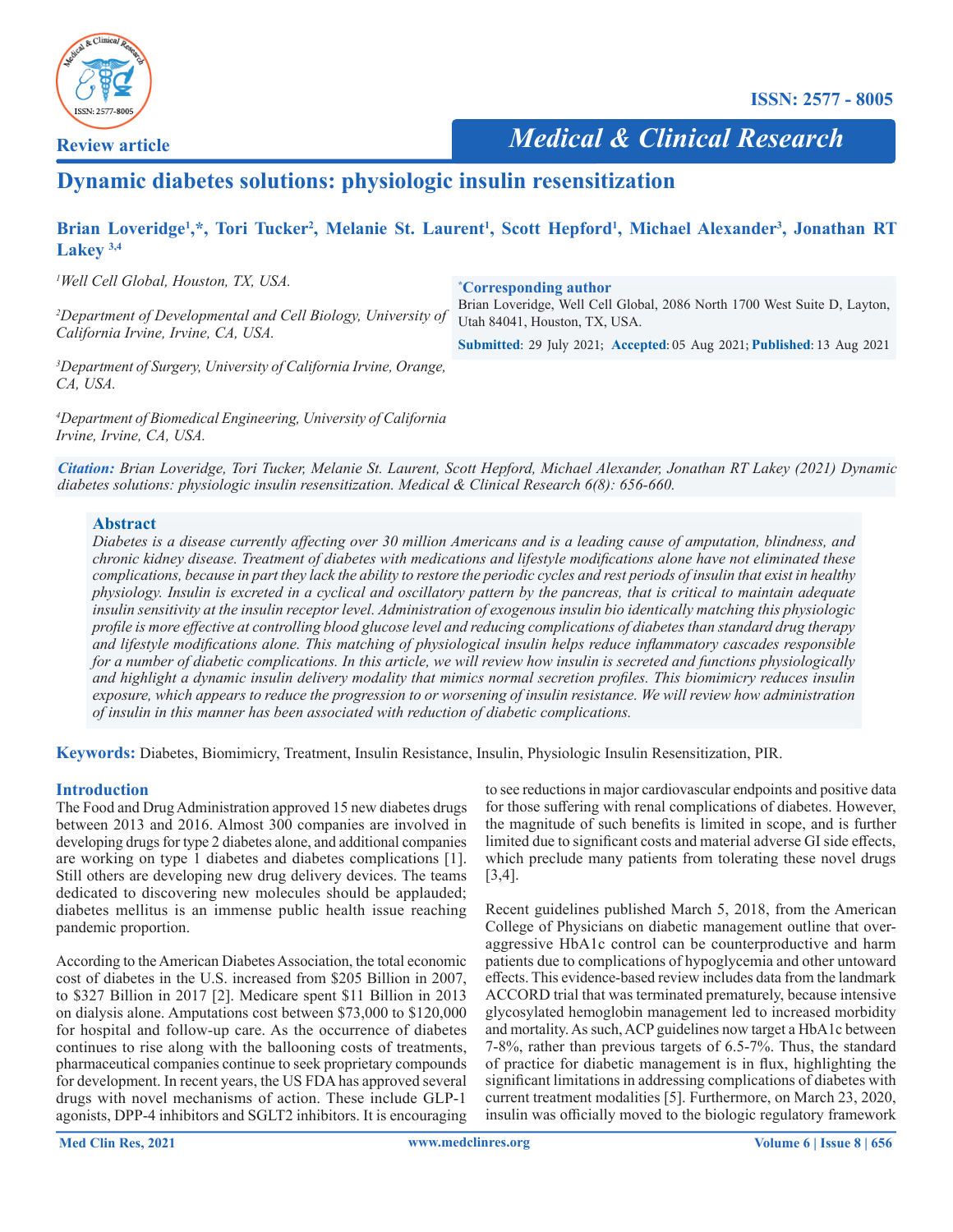by the FDA, highlighting the physiologic nature of this hormone peptide in regulating carbohydrate metabolism [6].

Given this dynamic landscape, an augmented approach to treating diabetes and other metabolic disorders is needed. Ideally, an approach that closely mimics the body's natural method of regulating insulin might also allow for restoration of normal physiology to achieve optimal clinical results. The science behind rhythmic or physiologic insulin excretion by the pancreas is not new; the phenomenon has been documented by researchers for decades. Likewise, attempts to investigate the potential therapeutic benefts of this approach have been studied and as technology and understanding improves, efforts to further maximize clinical benefts and deploy such treatment modalities should be undertaken.

#### **Physiology of Insulin Release**

Rather than a continuous flow or stream, the pancreas releases insulin in the same way many other hormones are secreted−in short periodic waves that dynamically change, based on the body's demands. The beta-cells in the islets of Langerhans excrete insulin in a dynamic fashion. This phenomenon was frst observed in 1979 when researchers observed healthy fasting subjects and monitored insulin levels every minute for one to two hours (Figure 1) [7].



**Figure 1: A three-minute moving average (continuous line) of the fasting plasma insulin, C-peptide and glucose concentrations taken at one-minute intervals.** The dashed line shows the "unsmoothed" data. Smoothing reduces the rapid fuctuations, which are probably due to "noise," and also blunts the amplitude. The simultaneous insulin and C-peptide cycles disappear after 50 minutes. Reproduced from [7].

Insulin levels in the blood are not static but oscillate every few minutes. C-peptide, which is secreted along with insulin, follows the same pattern. Corresponding changes in glucose levels are present but less dramatic. After consuming a carbohydrate meal, the height of each peak increases as more insulin is released in each

pulse while the pulses and rest period continue at the roughly the same frequency. These dynamic peaks and troughs of insulin are approximately every 4-8 minutes. Insulin levels drop to near zero at the center of the troughs while glucagon levels remain above zero in their respective troughs. Since the half-life of IV insulin being approximately 2 minutes, this physiology would suggest the insulin fnished its efects in 2 minutes, thus leaving at least 2 more minutes for the insulin receptors to have adequate time to reset in an environment of near zero stimulant. In addition to these fast cycles, an ultradian rhythm made up of slower oscillations of insulin every 80-180 minutes has also been observed [8].

Physiologic insulin secretion is characteristic of a normal hormone secretion and appears to be more effective at activating insulin receptors than a constant exposure of insulin. The phenomenon is most readily observed in the liver. The pancreas releases insulin into the portal vein, which fows directly into the liver before spreading out through the rest of the body; so, the liver experiences the most direct impact of these insulin pulses. In contrast, a continuous exposure to insulin results in downregulation of insulin receptors and results in the phenomenon of insulin resistance [9].

Type 2 diabetes is characterized by a disruption of this physiologic rhythm of insulin by the pancreas. This disruption is believed to be in part a result of infammation in the pancreas that may result from a variety of causes including obesity, toxins, trauma, etc., and the resulting infammation ultimately disrupts the neuronal network that coordinates this dynamic oscillating pattern. The slower, longer ultradian cycles of insulin secretion was found to be disrupted in diabetic patients. In addition to the longer cycles, shorter rhythms are afected in diabetes mellitus as well. Individuals with type 2 diabetes compared to normal individuals have been found to have shorter and highly irregular waveforms related to their insulin secretion profile  $[10]$ .

The question of causality was explored to determine whether the disruption in physiologic secretion of insulin is a sequela of, or a catalyst for diabetes. First-degree relatives of diabetic patients were studied in 1998 and were found to have abnormal insulin pulses compared to unrelated controls, suggesting that the abnormal oscillations in insulin secretion may be an early phenomenon in the development of type 2 diabetes [11]. Research performed more recently shed additional light on the role that abnormal insulin patterns play in the subsequent onset of diabetes [12]. The physiologically normal pattern of insulin waveforms is important for hepatic insulin signaling and glycemic control, and liver insulin resistance in diabetes is likely, in part, due to impaired physiologic insulin signaling. Additionally, as disordered insulin secretion may cause intracellular insulin resistance, it may be an initiating factor in the progression to type 2 diabetes [12]. This phenomenon and the implications were explored in even greater detail in a recent review article published by the American Diabetes Association [13].

To summarize the sampling from the research above, the physiologic secretion of insulin by the pancreas is well established, as is the evidence that impaired oscillations of insulin play a signifcant role in the development of insulin resistance and diabetes.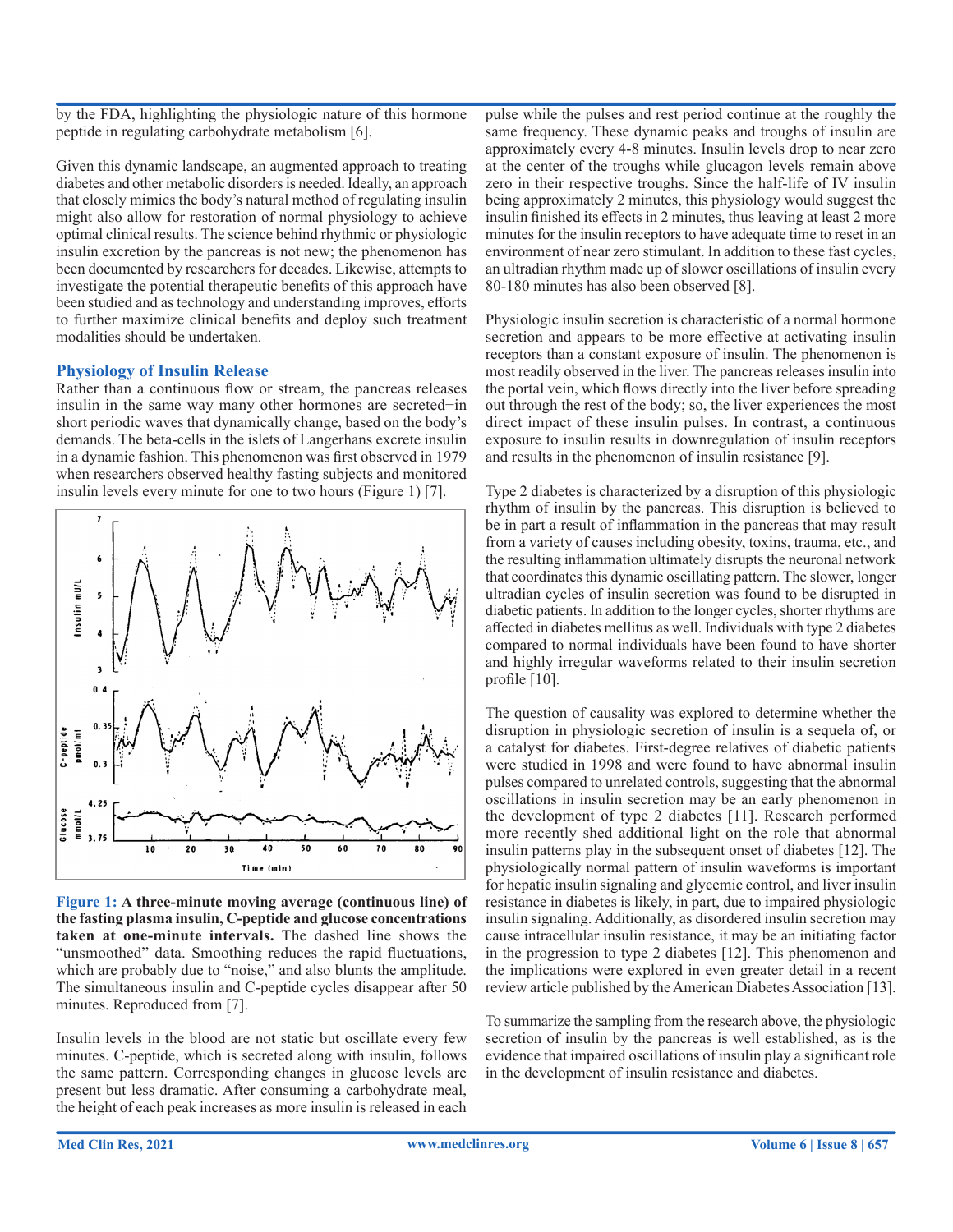#### **Development of Physiologic Insulin Resensitization (PIR)**

Even though there are many academic and commercial teams of scientists developing molecules to manage the progression of the disease, the incidence and negative impact of diabetes continues to grow. This challenge has led to the development of a novel therapeutic modality that has potential to produce superior outcomes by biomimicking the body's own method of regulating insulin. This treatment employs a precise dosing to approximate the normal physiologic insulin signaling which serves to counter the negative feedback of aberrant insulin messaging and to minimize the negative efects of unopposed glucagon that leads to decreased insulin receptor expression [14]. This modality is focused on transforming the way diabetes is traditionally managed via symptom suppression by providing clinicians a potent adjunctive method to overcome insulin resistance and improve carbohydrate metabolism. The goal of PIR is to enable cellular repair by attempting to restore physiologic secretory insulin patterns necessary to alleviate the systemic complications of diabetes. Simultaneously, by inducing the body to shift metabolic activity to consume carbohydrate rather than fat, the harmful effects of increased oxidative stress and free radical production adding to endothelial tissue damage can be reduced. In addition, this shift of metabolism potential to increase the level of adenosine triphosphate available for performance of vital cellular functions.

Several clinical studies have shown the safety and efficacy of early iterations of such a treatment strategy. Dailey GE et al. performed a study to assess the efects of a dynamic insulin approach on the progression of diabetic nephropathy in patients with type 1 diabetes mellitus (DM) [15]. This 18-month multicenter, prospective, controlled study involved 49 type 1 DM patients with nephropathy who were following the Diabetes Control and Complications Trial (DCCT) intensive therapy (IT) regimen. Of these, 26 patients formed the control group (C), which continued on IT, while 23 patients formed the treatment group (T) and underwent, in addition to IT, weekly treatment. Blood pressure in all patients was maintained below 140/90 mm Hg on antihypertensive medication, preferentially using angiotensin-converting enzyme (ACE) inhibitors. All study patients were seen in the clinic weekly for 18 months, had monthly HbA1c monitoring, as well as 24-hour urinary protein excretion and creatinine clearance (CrCl) determinations performed every 3 months. The HbA1c levels declined from 8.61% +/- 0.33% to 7.68%  $+/- 0.31\%$  (P=.0028) in the T group and from 9.13%  $+/- 0.36\%$  to  $8.19\% +/- 0.33\%$  (P=.0015) in the C group during the study period. CrCl declined signifcantly in both groups, as expected, but the rate of CrCl decline in the T group  $(2.21 + -1.62 \text{ mL/min/yr})$  was significantly less than in the C group  $(7.69 +/- 1.88 \text{ mL/min/yr})$ , P=.0343). The authors conclude that when this treatment is added to IT in type 1 DM patients with overt nephropathy, it appears to markedly reduce the progression of diabetic nephropathy. The effect appears independent of ACE inhibitor therapy, blood pressure, or glycemic control [15].

Subsequent to these fndings, a follow up study was done by Aoki et al. [16]. In this clinical trial, the investigators set out to assess the efects of dynamic insulin delivery on the progression of overt nephropathy in patients with type 1 diabetes mellitus. This retrospective longitudinal three-center study of 31 patients with type 1 diabetes mellitus and overt nephropathy who were

receiving intensive subcutaneous insulin therapy (four insulin injections daily) and weekly dynamic insulin. Study patients had follow-up consultations weekly for at least 12 months, monthly hemoglobin A1c (by high-performance liquid chromatography), and semiannual creatinine clearance determinations. The results showed hemoglobin A1c levels declined significantly from  $8.6\%$  +/-  $0.6\%$ to 7.6 %  $+/- 0.3\%$  (P=0.0062) during the study period, while the creatinine clearance remained essentially unchanged. The authors concluded that such an approach in patients with type 1 diabetes mellitus seems to arrest or appreciably reduce the progression of overt diabetic nephropathy, as well as substantially improve their glycemic control [16].

In 2021, a case series reported that longstanding diabetic neuropathy was reversed using PIR. In addition, these patients also noted improved wound healing, decreased A1c, and decreased insulin requirements [17]. Furthermore, another case series published in 2021 reported improved kidney function in patients with CKD utilizing PIR treatment modality [18]. These case reports suggest that longstanding complications of diabetes may be reversable. Prospective data sets are needed to validate these fndings.

A recent prospective study, published in 2021, evaluated the potential to improve kidney function in type 2 diabetics with stage 3 kidney disease in an attempt to deliver physiologic signals. The results reported are as follows: Of 22 enrolled type 2 patients, 17 completed the trial per protocol (7 women, 10 men, age:  $69 \pm 7$  yrs., HbA1c:  $7.9 \pm 1.0\%$ ). After 3 months, mean GFR improved by 12% (from  $47.6 \pm 10.0$  mL/min to  $53.3 \pm 11.9$  mL/min, p<0.01) and mean serum creatinine decreased by 7% ( $1.4 \pm 0.3$  mg/dL/ $1.3 \pm 0.3$  mg/dL,  $p<0.05$ ). Systolic blood pressure improved by  $6\%$  ( $p<0.05$ ), while HbA1c and body weight remained stable. The treatment satisfaction score improved from  $3.7 \pm 2.7$  to  $2.7 \pm 2.1$  (p<0.005). The treatments were well tolerated and only few cases of muscle cramps were reported in the study group [19]. In totality, the numerous potential clinical benefts of this modality are summarized in Table 1. The documented improvements in diabetic nephropathy and CKD are highlighted in Table 2.

#### **Clinical Outcomes Utilizing Physiologic Insulin Resensitization**

#### **Table 1: Summary of documented benefts utilizing PIR modality.**

| Decrease in Hemoglobin A1c [16,17]                                     |                         |  |  |             |  |
|------------------------------------------------------------------------|-------------------------|--|--|-------------|--|
| Reversal of Diabetic Neuropathy [17]                                   |                         |  |  |             |  |
| Improvement in Wound Healing [17]                                      |                         |  |  |             |  |
| Decrease in Insulin Requirements [17]                                  |                         |  |  |             |  |
| Improvement in Estimated Glomerular Filtration Rate (EGFR)<br>[18, 19] |                         |  |  |             |  |
| Decrease in Systolic Blood Pressure (SBP) [19]                         |                         |  |  |             |  |
| Reduce/Arrest<br>[15, 16, 18, 19]                                      | Progression of Diabetic |  |  | Nephropathy |  |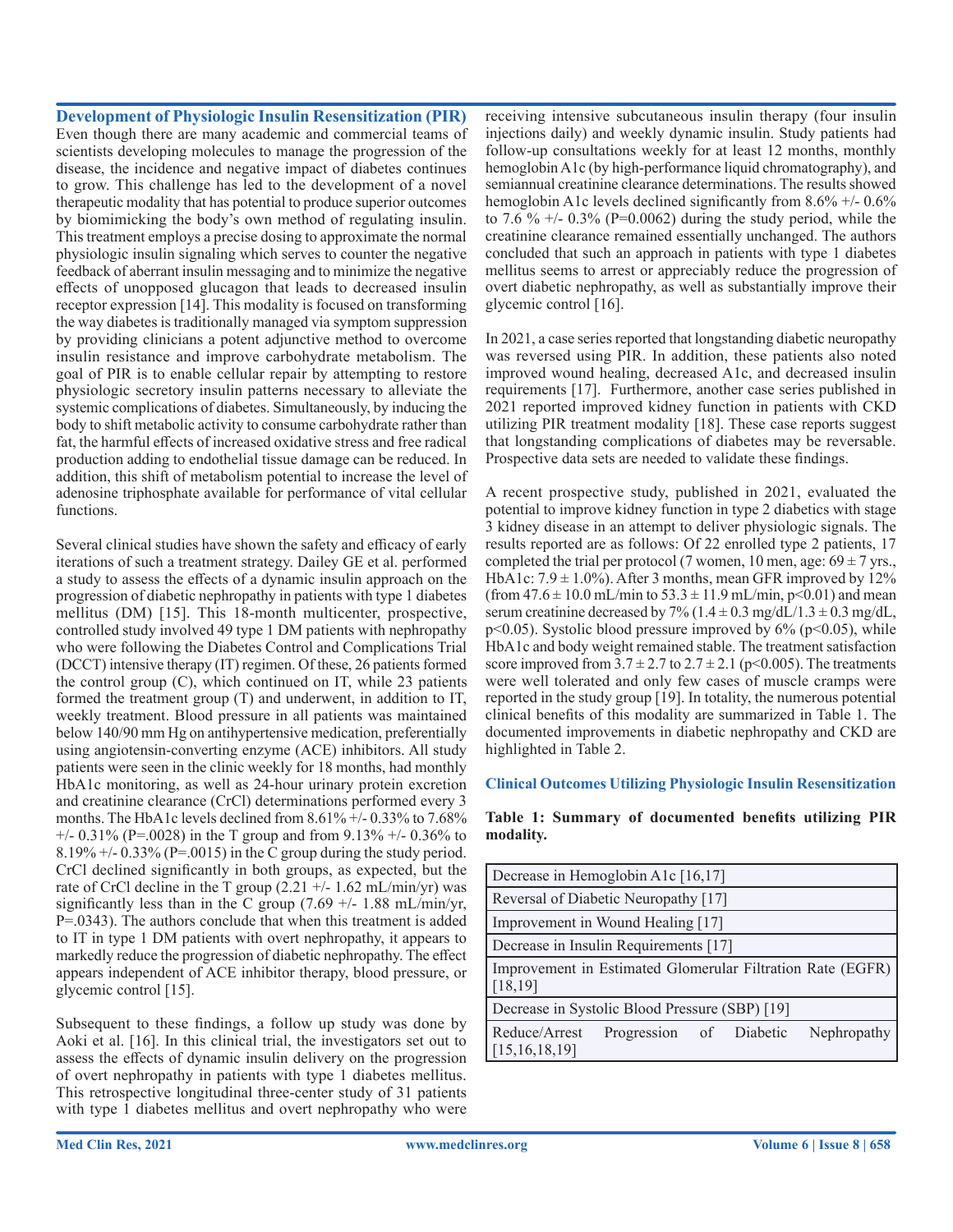#### **Improvements in Diabetic Nephropathy/CKD**

**Table 2: Summary of benefts utilizing physiologic insulin resensitization in the treatment of diabetic nephropathy/CKD.**

| Reduced Progression of CKD: CrCl (18months) [15]                          |   |  |  |
|---------------------------------------------------------------------------|---|--|--|
| Halted Progression of CKD: CrCl (12 months) [16]                          | Ø |  |  |
| Reversed CKD with Improved EGFR (3.75months)   +44%<br>$\lceil 18 \rceil$ |   |  |  |
| Reversed CKD with Improved EGFR (3months) [19]<br>$1 + 12\%$              |   |  |  |

Employing PIR, clinicians are able to administer bio identical randomized doses of insulin to help reverse insulin resistance at the cellular insulin receptor level. This bio-mimicry dosing ranges from 4-8-minute intervals where adjustments to concentrations, volumes, pressures, and oscillations all occur on a patient-bypatient individualized basis. In addition to the patient receiving a physiologic pattern of insulin during a typical infusion, oral glucose is administered at individualized intervals to stimulate the digestive system and trigger the metabolism. As carbohydrate metabolism improves, ATP production is increased and infammatory markers are reduced, cellular energy is then available for optimal tissue growth, repair, and regeneration.

The PIR dosing pattern is consistent with normal hormone secretion and more closely approximates the body's natural signaling pathways. As the patient's insulin resistance improves, healthcare providers can titrate other medications to optimize treatment regimens. In general, PIR permits lowering dosing of subcutaneous insulin and other diabetes medications that often promote the secretion of insulin or inhibit the production of glucose.

Furthermore, it is well established that progressive insulin use leads to worsening insulin resistance. This approach averts hyperinsulinemia and avoids "toxic" exposure to insulin receptors. Thus, a clinician can avoid the three major causes of progressive insulin resistance in diabetic patients: insulin receptor negative feedback downregulation from constant insulin exposure, refractory delay from aberrant signals, and unopposed glucagon (which decreases transcription of insulin receptors).

By overcoming insulin resistance, PIR may help amplify the benefts of other therapeutic modalities. Glucose can more readily enter the oxidative phosphorylation cycle and promote carbohydrate metabolism. This provides cells with more energy for tissue growth, repair, and regeneration. At the same time, this reduces the fat metabolism demands and begins to counter the infammatory cascade of lipid ketosis, lactic acid and free fatty acids. This modality can reduce the pharmaceutical needs of patients by mitigating the "toxicity" of excessive insulin exposure.

#### **Conclusion**

PIR is a dynamic modality for clinicians that can be used as the centerpiece of an individualized treatment plan that includes traditional recommendations for diet and exercise. While other treatments seek to control the symptom of hyperglycemia, the goal of PIR is to reduce insulin resistance by re-sensitizing insulin receptors by biomimicry. PIR provides clinicians with a toolset

that can overcome the negative feedback loop of constant insulin exposure, recalibrate the refractory dysregulation of signaling, and overcome excessive glucagon exposure that leads to decreasing insulin receptor expression. The complications of diabetes are not only due to the direct toxic efect of hyperglycemia but also the metabolic compromise that leads to energy deficits, inflammation, and inability to repair and replace aging cells. By addressing impaired pancreatic signaling and restoring metabolic dysfunction, it may be possible to repair damaged tissues while also improving glycemic control.

The medical literature is replete with detailed descriptions of cellular signals between the pancreases and liver which affect carbohydrate metabolism. PIR however, approximates the normal physiologic signaling to restore insulin sensitivity at the cellular receptor level. Other treatments continue to create and exploit ways to increase the availability of insulin that increases hyperinsulinemia and may ultimately desensitize and downregulate receptors. PIR offers a dynamic, dosing approach designed to improve the efficiency of insulin by providing a more precise physiologic delivery. With minimal abatement from current treatments, it is clear that, treatment must go beyond control of hyperglycemia and address the core defects that have propelled this condition into a global health crisis.

## **Declaration of Funding**

Expenses incident to publication were paid by Well Cell Global, which owns the intellectual property described in the article. Coauthors Loveridge, St. Laurent and Hepford are employed by companies partially owned by Well Cell Global.

## **References**

- 1. Buse JB, Harmel M. New Diabetes Drugs in Development. 2017.
- 2. American Diabetes Association (2018) Economic Costs of Diabetes in the U.S. in 2017. Diabetes Care. 41(5):917-928.
- 3. Gerstein HC, Colhoun HM, Dagenais GR, Diaz R, Lakshmanan M, et al. (2019) Dulaglutide and cardiovascular outcomes in type 2 diabetes (REWIND): a double-blind, randomised placebo-controlled trial. Lancet 394(10193):121-30.
- 4. Wiviott SD, Raz I, Bonaca MP, Mosenzon O, Kato ET, et al. (2019) Dapaglifozin and Cardiovascular Outcomes in Type 2 Diabetes. N Engl J Med 380(4):347-57.
- 5. Qaseem A, Wilt TJ, Kansagara D, Horwitch C, Barry MJ, et al. (2018) Hemoglobin A1c Targets for Glycemic Control With Pharmacologic Therapy for Nonpregnant Adults With Type 2 Diabetes Mellitus: A Guidance Statement Update From the American College of Physicians. Ann Intern Med 168(8):569- 76.
- 6. Abernethy A (2021) Insulin Gains New Pathway to Increased Competition. https://www.fda.gov/news-events/pressannouncements/insulin-gains-new-pathway-increasedcompetition.
- 7. Lang DA, Matthews DR, Peto J, Turner RC (1979) Cyclic oscillations of basal plasma glucose and insulin concentrations in human beings. N Engl J Med 301(19):1023-1027.
- 8. Hunter SJ, Atkinson AB, Ennis CN, Sheridan B, Bell PM (`1996) Association between insulin secretory pulse frequency and peripheral insulin action in NIDDM and normal subjects. Diabetes 45(5):683-686.